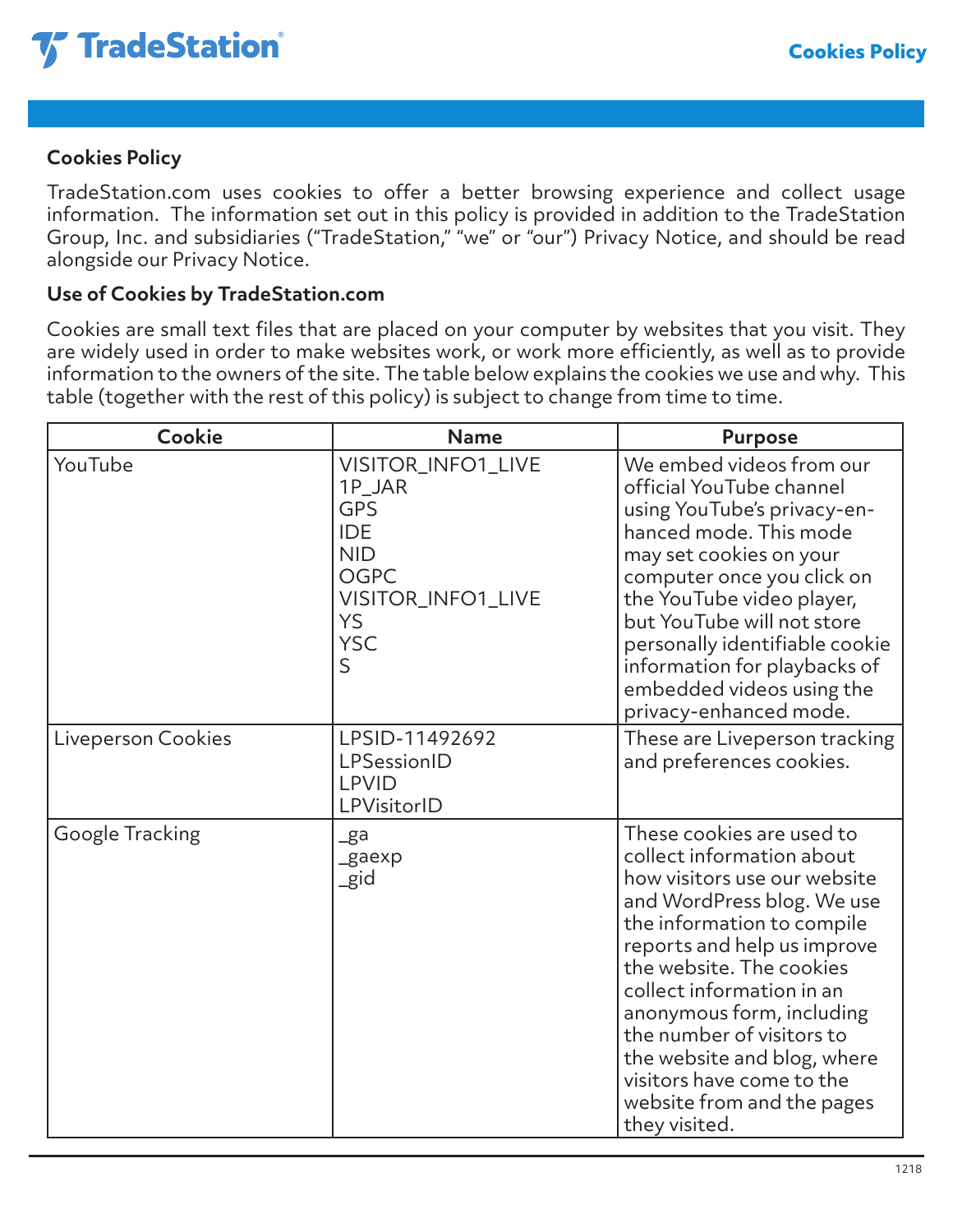

| Cookie                      | <b>Name</b>                                                                                                         | <b>Purpose</b>                                                                                                                                                                                                                                                  |
|-----------------------------|---------------------------------------------------------------------------------------------------------------------|-----------------------------------------------------------------------------------------------------------------------------------------------------------------------------------------------------------------------------------------------------------------|
| Other tracking cookies      | $mp_1b3f-$<br>83d98014ec70b923b4481b-<br>72 cec 5_mixpanel<br>mp_bae358ed26f-<br>9f558a80977d11d79dd88_<br>mixpanel | These are shared cookies<br>between TradeStation and<br>WebTrading to track user<br>interaction with various<br>features of the WebTrading<br>app.                                                                                                              |
| HotJar                      | _hjIncludedInSample                                                                                                 | This cookie is associated with<br>web analytics functionality<br>and services from Hot Jar,<br>a Malta-based company. It<br>uniquely identifies a visitor<br>during a single browser<br>session and indicates the user<br>is included in an audience<br>sample. |
| <b>Social Media Cookies</b> | fr<br>personalization_id                                                                                            | These cookies are used for<br>Facebook and Instagram paid<br>ads retargeting.                                                                                                                                                                                   |
| User Info / Preferences     | tslpcached                                                                                                          | This cookie is used by<br>LiveEngage chat to remember<br>contact details the second<br>time a user accesses the chat<br>feature.                                                                                                                                |
| Double Click                | B<br><b>IDE</b><br><b>MR</b><br><b>MUID</b><br><b>NID</b><br>OGPC<br><b>TDCPM</b><br><b>TDID</b><br>anj<br>fr       | These are advertising cookies<br>for Google. Some are specific<br>for user preferences, others<br>for user security. For keeping<br>your settings across all Google<br>products and across multiple<br>devices when signed in.                                  |
| <b>Amazon Ad Network</b>    | ad-id<br>ad-privacy                                                                                                 | These cookies are used for in-<br>terest-based ads on Amazon.<br>com and off Amazon prop-<br>erties via their programmatic<br>product.                                                                                                                          |